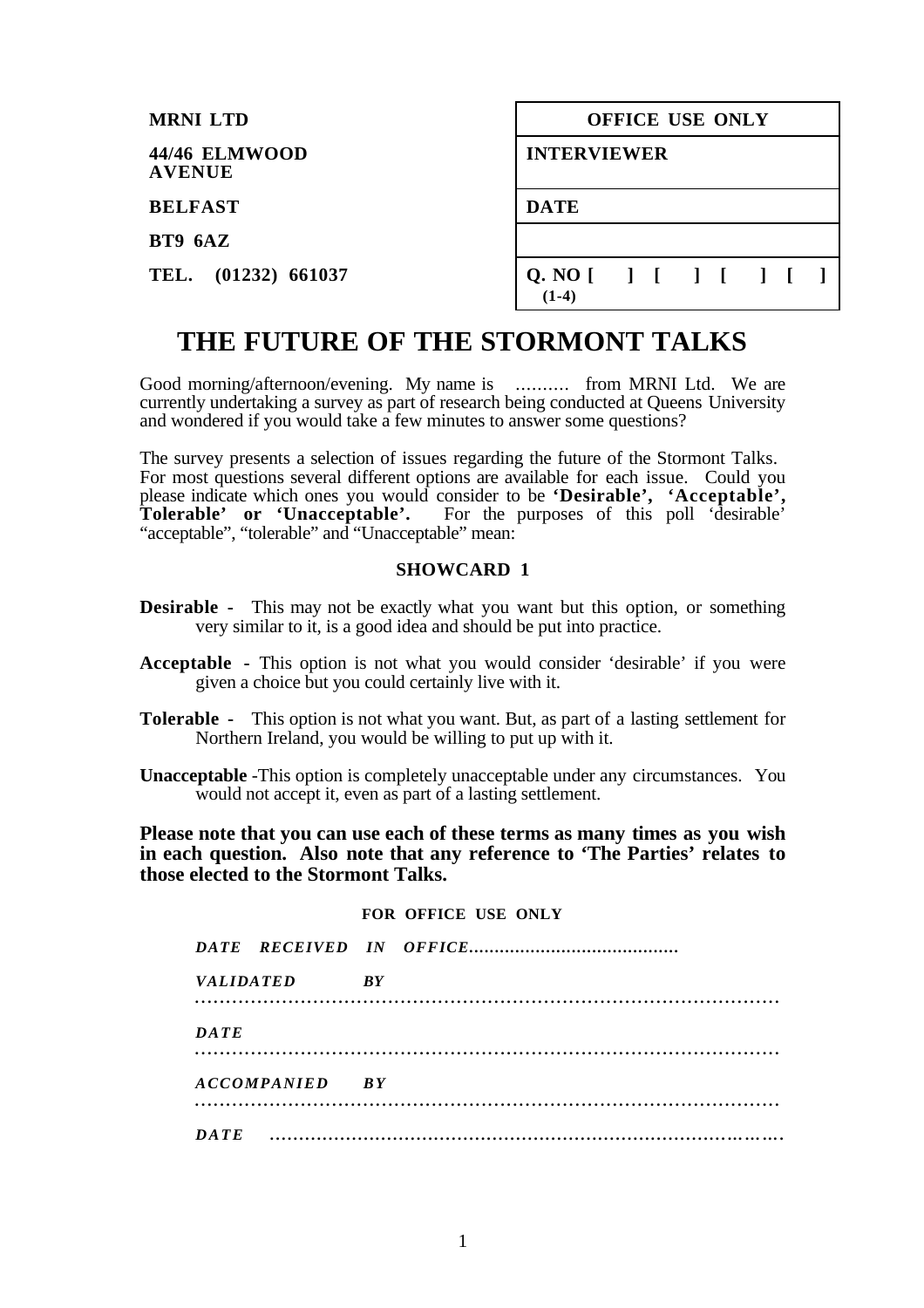## **1. Getting to a Settlement**

Here are some options under which all 'The Parties' should be prepared to talk to each other with a view to increasing opportunities for reaching a settlement. Please indicate which ones you consider to be 'Desirable', 'Acceptable', 'Tolerable' or 'Unacceptable'.

#### **SHOWCARD 2**

#### **All the parties should be prepared to talk to each other .....**

| All NI                                                                     |    |    |                | Desirable   Acceptable   Tolerable   Unacceptable |
|----------------------------------------------------------------------------|----|----|----------------|---------------------------------------------------|
| Even if the cease-fires do not hold.                                       |    |    | 14             |                                                   |
| So long as the cease-fires hold.                                           | 34 |    | 23             |                                                   |
| So long as the cease-fires hold and<br>there is also some decommissioning. | 27 | 42 |                |                                                   |
| Only after decommissioning<br>has<br>been completed.                       | 33 | 20 | 1 <sup>5</sup> |                                                   |

## **2. Parties Leaving the Talks**

This question relates to what should be done in the event of certain parties leaving the Talks before their completion.

| All NI                                                                                                                                                                                                                                                               | Desirable | Acceptable | Tolerable | Unacceptable |
|----------------------------------------------------------------------------------------------------------------------------------------------------------------------------------------------------------------------------------------------------------------------|-----------|------------|-----------|--------------|
| If any parties leave the Talks - The<br>remaining parties, whoever they are, should<br>continue with their negotiations and try to<br>conclude a settlement that can be placed<br>before the people of Northern Ireland in a<br>referendum.                          | 23        | 28         | 22        | 27           |
| If Sinn Féin leave the Talks - The<br>remaining parties, whoever they are, should<br>continue with their negotiations and try to<br>conclude a settlement that can be placed<br>before the people of Northern Ireland in a<br>referendum.                            | 30        | 26         | 19        | 25           |
| If the remaining Unionists leave the<br><b>Talks</b> - The other remaining parties,<br>whoever they are, should continue with<br>their negotiations and try to conclude a<br>settlement that can be placed before the<br>people of Northern Ireland in a referendum. | 15        | 18         | 20        | 47           |
| If any of the main parties leave the<br><b>Talks</b> - Then the Talks should be stopped.                                                                                                                                                                             | 20        | 16         | 19        | 45           |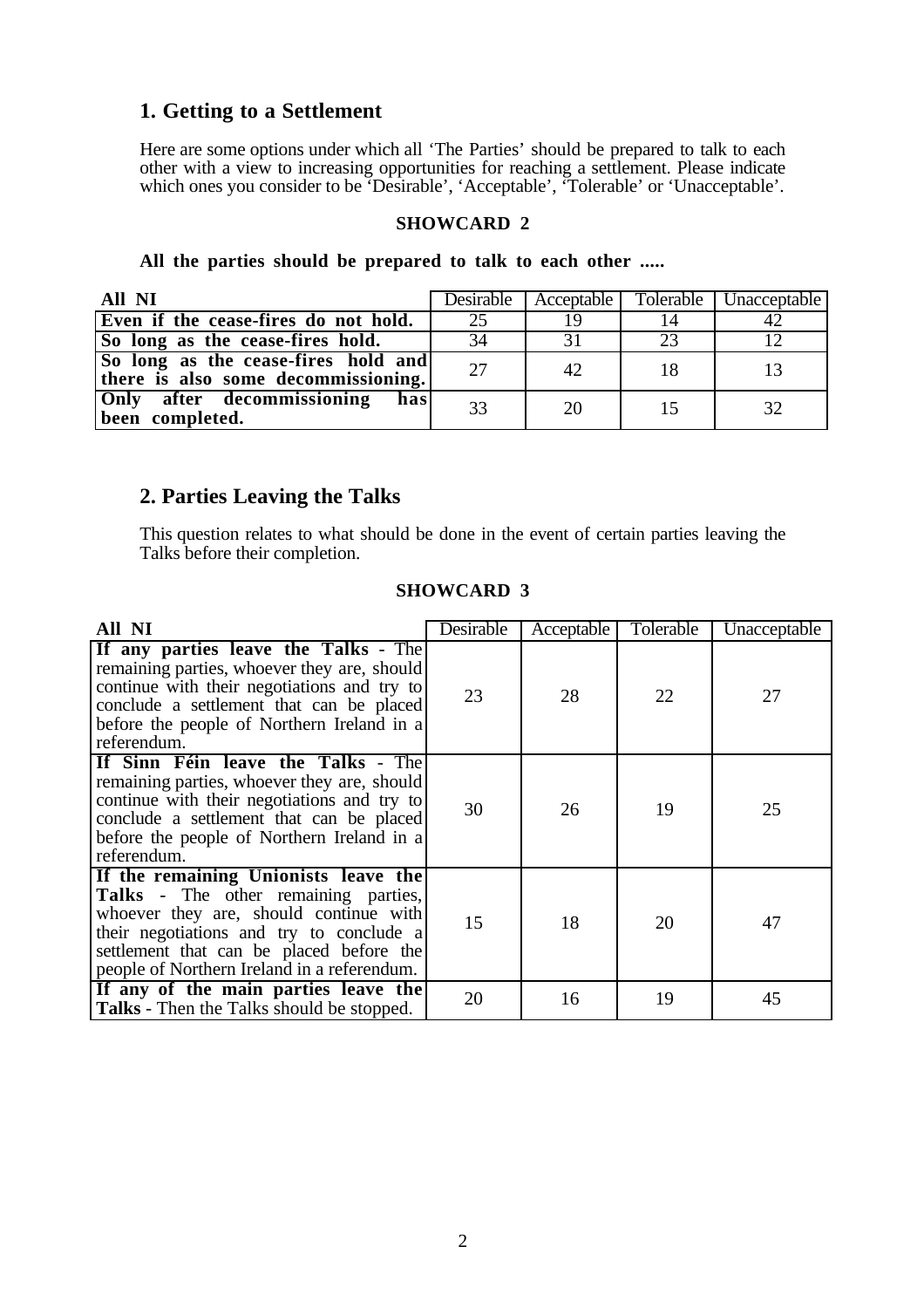## **3. Talks failing**

This next question relates to what should be done in the event of the Talks failing.

| All NI                                                                                                                                                                                                         | Desirable | Acceptable | Tolerable | Unacceptable |
|----------------------------------------------------------------------------------------------------------------------------------------------------------------------------------------------------------------|-----------|------------|-----------|--------------|
| Referendum next May - If the Talks do<br>not produce an agreement by the end of next<br>May the two governments should place a<br>settlement package before the people of<br>Northern Ireland in a referendum. | 33        | 41         | 17        | 9            |
| Referendum if Talks collapse - In the<br>event of the Talks collapsing the two<br>governments should place a settlement<br>package before the people of Northern<br>Ireland in a referendum.                   | 22        | 46         | 20        | 12           |
| Impose settlement if Talks collapse -<br>In the event of the Talks collapsing the two<br>governments should impose a settlement<br>package on the people of Northern Ireland.                                  |           | 12         | 25        | 59           |
| No referendum - In the event of the Talks<br>collapsing the British government should<br>not hold a referendum but should simply try<br>to govern Northern Ireland.                                            | 6         | 9          | 19        | 66           |

## **SHOWCARD 4**

## **4. The Framework Document**

This question looks at the role of the Framework Document in terms of a final settlement.

| All NI                                                                                                                                                                                | Desirable | Acceptable | Tolerable | Unacceptable |
|---------------------------------------------------------------------------------------------------------------------------------------------------------------------------------------|-----------|------------|-----------|--------------|
| <b>Accept the Framework Document - as</b><br>a basis for a final settlement on the future of<br>Northern Ireland.                                                                     | 17        | 29         | 27        | 27           |
| <b>Negotiate the Framework Document</b><br>- All the parties should negotiate the<br>Framework Document and try to reach an<br>agreement on what they want to keep,<br>change or add. | 31        | 31         | 25        | 13           |
| <b>Reject the Framework Document - as</b><br>a basis for a final settlement on the future of<br>Northern Ireland.                                                                     | 9         | 12         | 22        | 57           |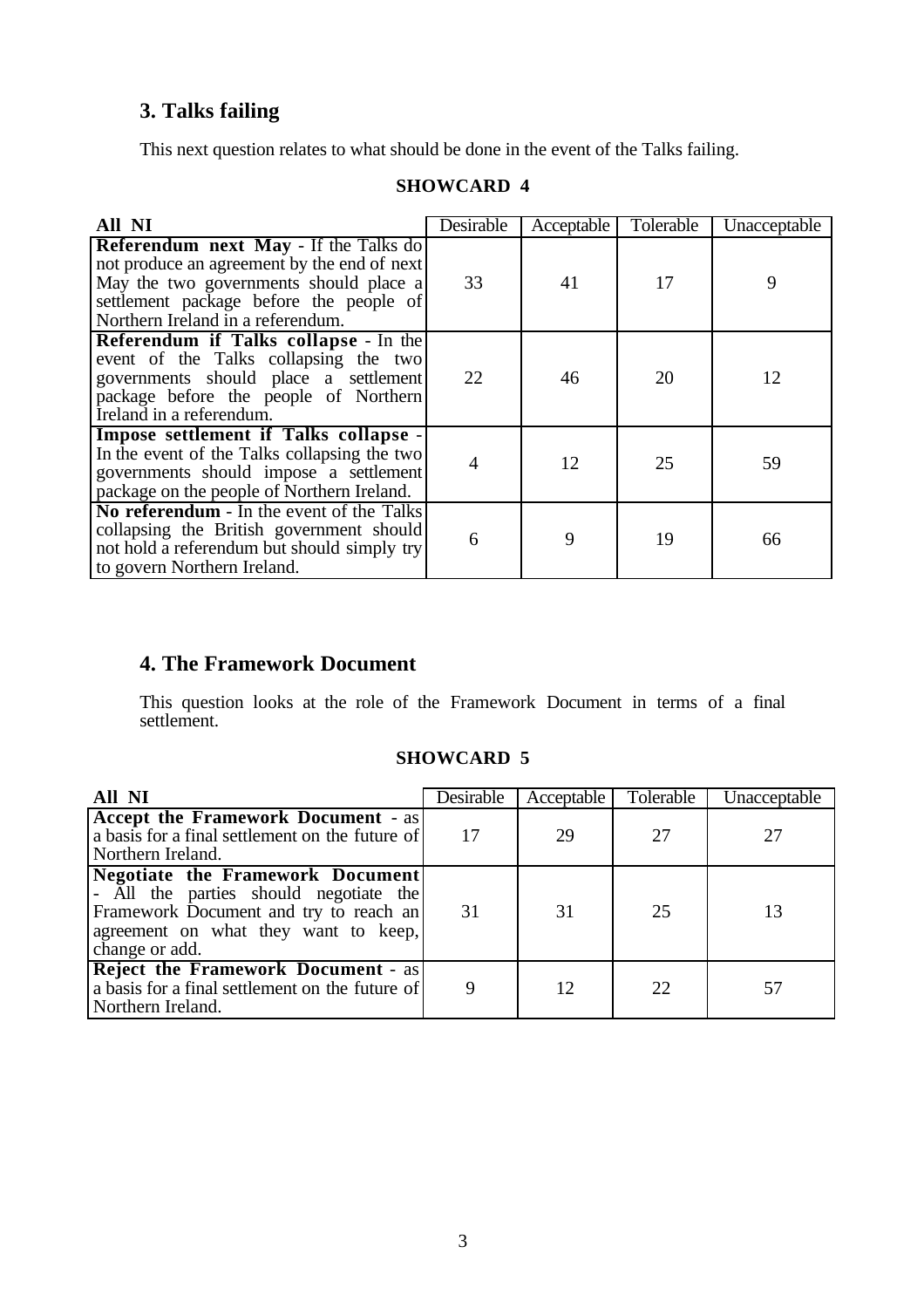## **5. An alternative to the Talks**

Here we look at some possible alternatives to the Talks process.

### **SHOWCARD 6**

| All NI                                                                                                                                                                                                                                                | Desirable | Acceptable | Tolerable | Unacceptable |
|-------------------------------------------------------------------------------------------------------------------------------------------------------------------------------------------------------------------------------------------------------|-----------|------------|-----------|--------------|
| Stop all negotiations and govern -<br>The British government should bring an end<br>to the current Talks process and simply try<br>to govern Northern Ireland.                                                                                        | 12        | 23         | 17        | 48           |
| Stop all negotiations and introduce<br><b>devolution</b> - The British government<br>should bring an end to the current Talks<br>process and introduce devolved government<br>to Northern Ireland similar to the proposals<br>for Scotland and Wales. | 12        | 15         | 18        | 55           |

## **6. The Constitution of the Republic of Ireland**

The Constitution of the Republic of Ireland makes a claim on the territory of Northern Ireland in Articles 2 and 3. The Republic of Ireland have said they are willing to introduce and support appropriate changes to their constitution to address this issue as part of an agreement reached at the Stormont Talks. Please indicate which of the options you consider to be 'Desirable', 'Acceptable', 'Tolerable' or 'Unacceptable'.

| All NI                                                                                                                                                                                                                     | Desirable | Acceptable | Tolerable | Unacceptable |
|----------------------------------------------------------------------------------------------------------------------------------------------------------------------------------------------------------------------------|-----------|------------|-----------|--------------|
| <b>Keep the Talks going - Do not delay the</b><br>Talks, let reform of the Republic of<br>Ireland's Constitution be dealt with at the<br>same time as all the other issues that must<br>be part of an over all settlement. | 48        | 29         | 13        | 10           |
| <b>Delay the Talks</b> - Until the reform of the<br>Republic of Ireland's Constitution has been<br>dealt with.                                                                                                             |           | 14         | 20        | 55           |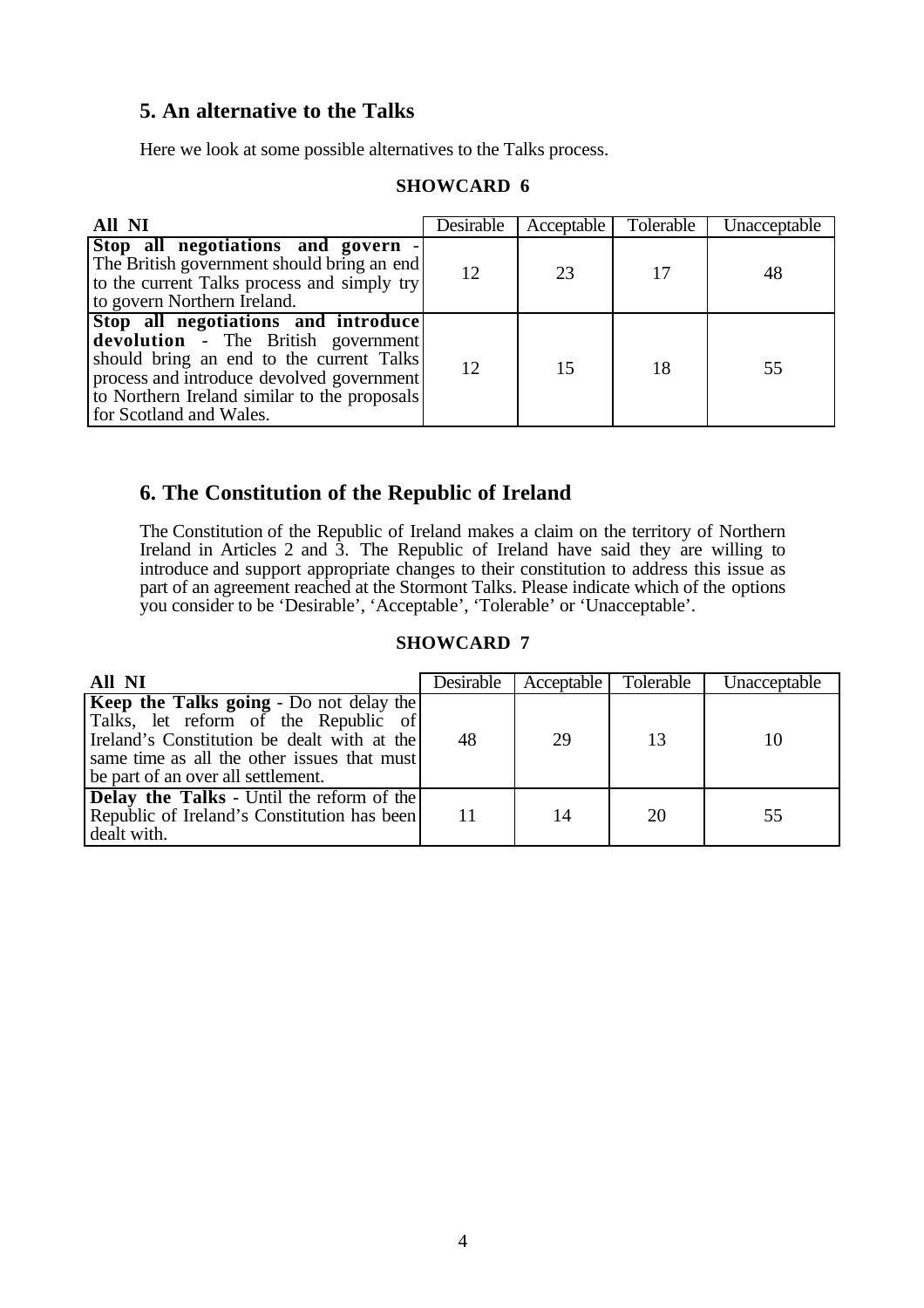## **7. Consent of the people in a referendum**

**7A.** The terms of a settlement for the political future of Northern Ireland must receive consent in a referendum. Do you want to be given an opportunity to vote on the terms of a settlement in a referendum?

| Y es             | Q, |
|------------------|----|
| $\mathbf 0$<br>N |    |

**7B.** A referendum can be undertaken in a number of different ways. Please indicate which options for endorsing the terms of a settlement you consider to be 'Desirable', 'Acceptable'. 'Tolerable' or 'Unacceptable'.

### **SHOWCARD 8**

| All NI                                                                                                                 | Desirable | Acceptable | Tolerable | Unacceptable |
|------------------------------------------------------------------------------------------------------------------------|-----------|------------|-----------|--------------|
| Only Northern Ireland - A referendum<br>in Northern Ireland only.                                                      | 52        | 20         | 12        | 16           |
| Both North and South - Separate but<br>concurrent referenda in both Northern<br>Ireland and the Republic of Ireland.   | 13        | 26         | 13        | 48           |
| <b>Island of Ireland</b> - A single referendum<br>in the island of Ireland as a whole.                                 | 16        | 16         | 12        | 56           |
| $[UK - GB and NI - A single referendum]$<br>in the United Kingdom of Great Britain and<br>Northern Ireland as a whole. | 10        | 19         | 22        | 49           |

**7C.** With regard to the people of Northern Ireland how would you consider the following options

| All NI                                                                                                                                                                          | Desirable | Acceptable | Tolerable | Unacceptable |
|---------------------------------------------------------------------------------------------------------------------------------------------------------------------------------|-----------|------------|-----------|--------------|
| <b>Simple majority</b> - A simple majority of<br>the people of Northern Ireland - More than<br>50%.                                                                             | 29        | 32         | 21        | 18           |
| <b>Weighted majority - A larger majority of</b><br>the people of Northern Ireland -<br>Approximately 70%.                                                                       | 18        | 31         | 30        | 21           |
| A majority from both communities -<br>A separate majority of the people from each<br>of the two main communities in Northern<br>Ireland - More than 50% from each<br>community. | 29        | 29         | 17        | 25           |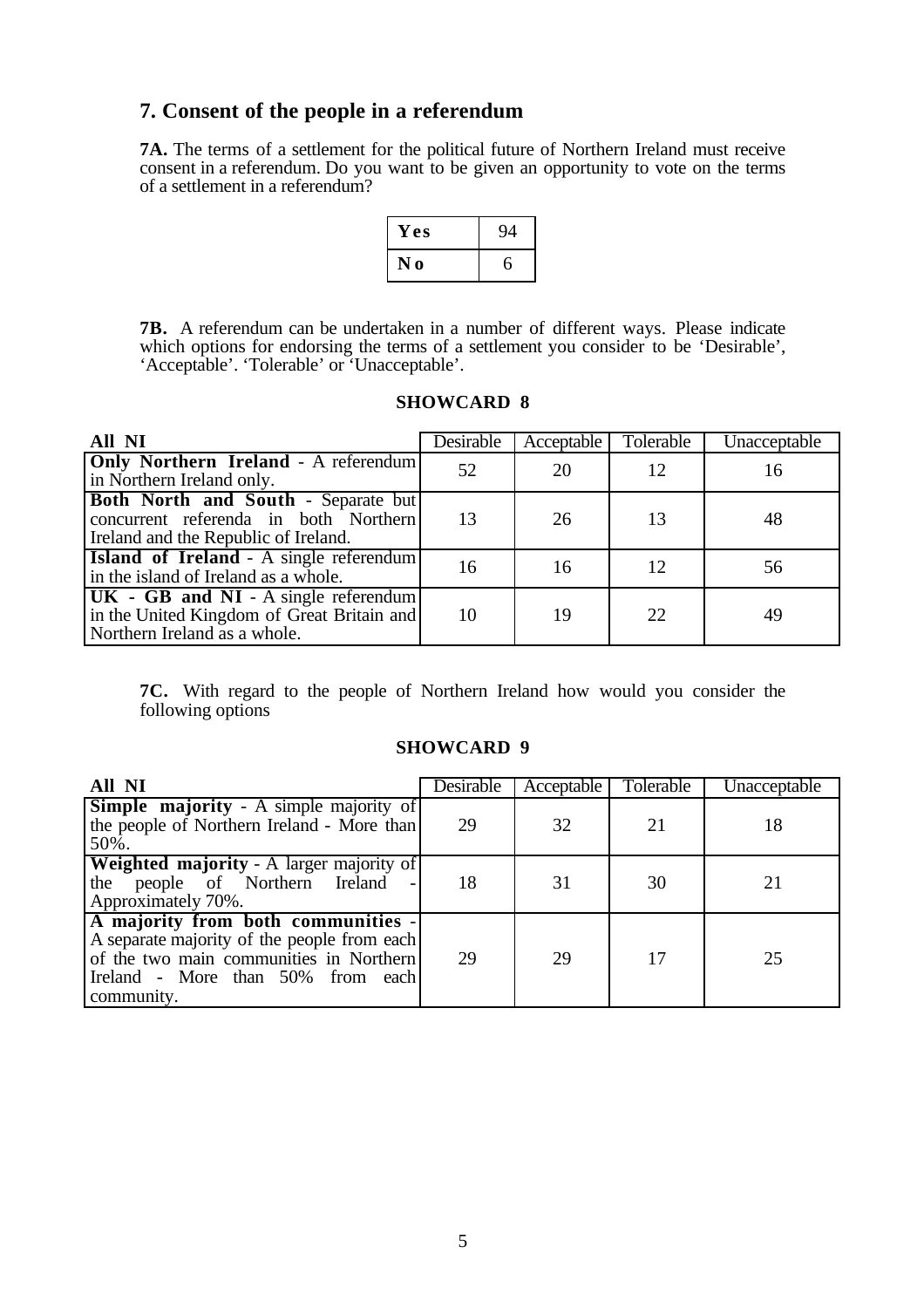## **8. Government and the Peace Process**

How much do you think the handling of the peace process by the current government favours the:

|                            | $\overline{A}$ lot | A little | No Strong | Not very | Not at all |
|----------------------------|--------------------|----------|-----------|----------|------------|
|                            |                    |          | Views     | much     |            |
| <b>Republicans</b>         | 36                 | 24       | 28        |          |            |
| <b>Nationalists</b>        | 33                 | 28       | 28        |          |            |
| Unionists                  |                    | 19       | 33        | 24       | 12         |
| <b>Loyalists</b>           |                    |          | 36        | 23       |            |
| <b>Political Party you</b> |                    |          | 36        | 27       |            |
| support                    |                    |          |           |          |            |

## **9. In today's circumstances do you want the political party you support to stay in the Talks?**

| Y es             | y, |
|------------------|----|
| N<br>$\mathbf 0$ | 8  |

### **10. Political Parties**

**Which ONE of these Northern Ireland political parties do you support?**

#### **SHOW CARD TEN**

| <b>DUP</b>               | <b>Democratic Unionist Party</b>      | 15             |
|--------------------------|---------------------------------------|----------------|
| <b>UK</b> Unionists      | <b>United Kingdom Unionist Party</b>  | 4              |
| <b>UUP</b>               | <b>Ulster Unionist Party</b>          | 22             |
| <b>UDP</b>               | <b>Ulster Democratic Party</b>        | $\overline{2}$ |
| <b>PUP</b>               | <b>Progressive Unionist Party</b>     | 3              |
| <b>Alliance</b>          | <b>Alliance Party</b>                 | 9              |
| <b>Women's Coalition</b> | N.I. Women's Coalition Party          | $\mathbf{2}$   |
| Labour $(NI)$            |                                       | $\bf{0}$       |
| <b>SDLP</b>              | <b>Social Democratic Labour Party</b> | 20             |
| $S\overline{F}$          | <b>Sinn Fein</b>                      | 11             |
| Other (Specify)          |                                       | 3              |
| <b>Refused</b>           |                                       | 9              |